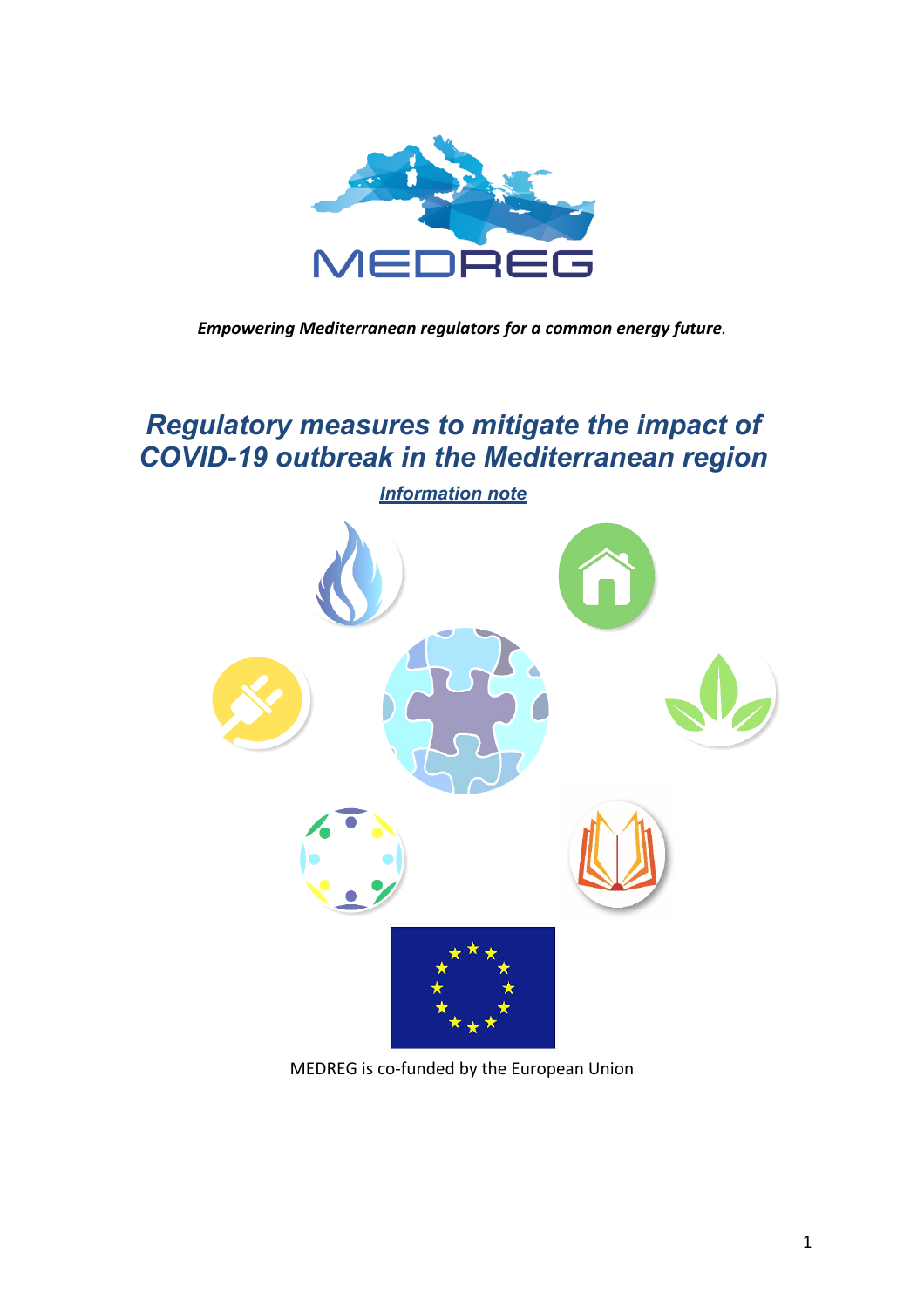

# **Table of Contents**

| 1. | Regulatory measures regarding the COVID-19 outbreak in the |  |
|----|------------------------------------------------------------|--|
|    |                                                            |  |
|    |                                                            |  |
| 2. |                                                            |  |
| 3. |                                                            |  |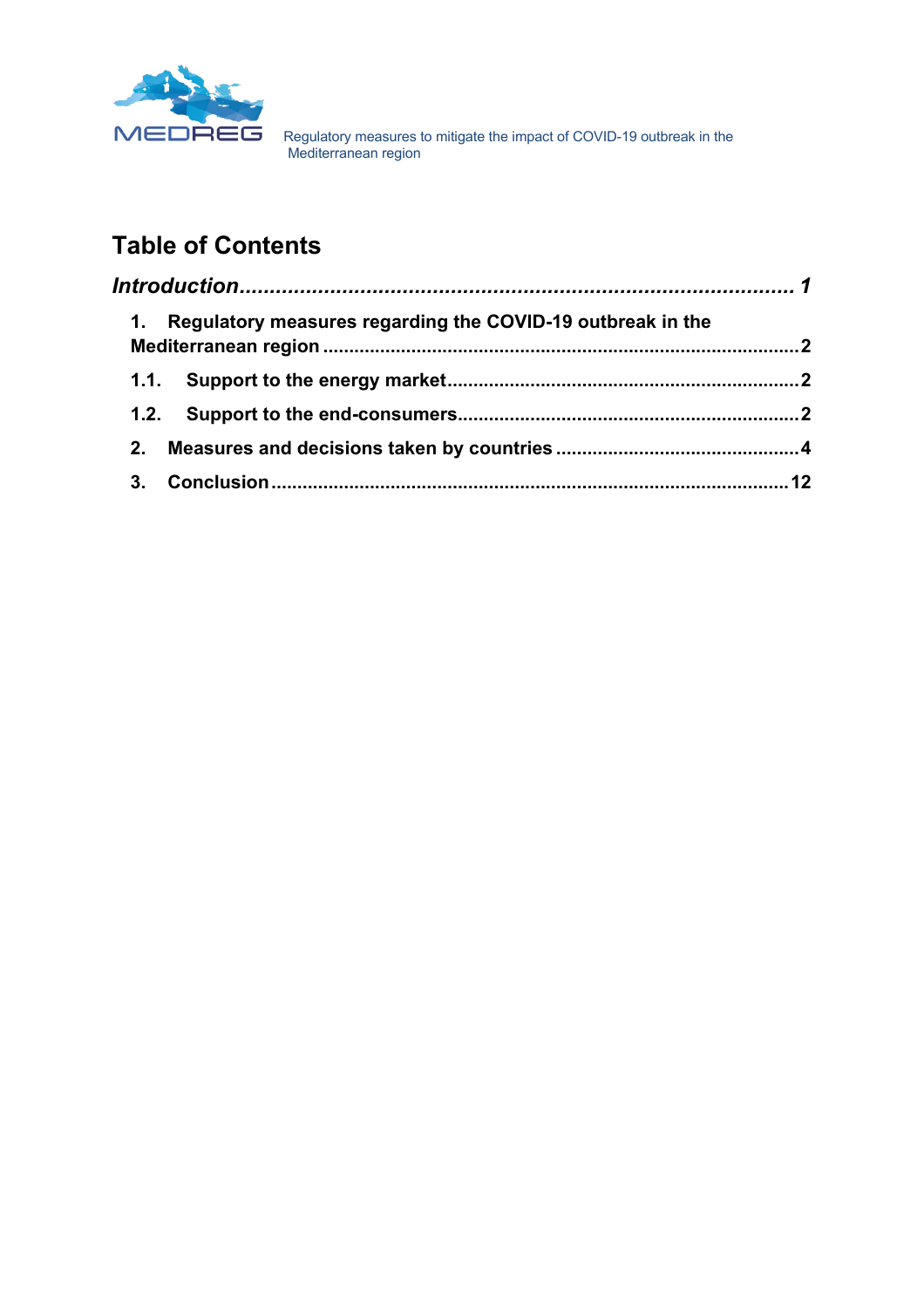

#### **Introduction**

On 30 January 2020, the World Health Organization (WHO) declared the outbreak of the COVID-19 a Public Health Emergency of International Concern, and recommended safety measures to be taken by each government to ensure the safety and health of the population.

The measures focus mainly on minimizing the human-to-human transmission by banishing all public gatherings, postponing all public events, travels, closing all schools and universities.

Unfortunately, the virus continues to spread worldwide, and the measures were extended to suspend all activities except the necessary ones such as food supply chains and pharmacies. These measures have had direct repercussions on all energy markets of the Mediterranean region. This paper presents the measures taken by the MEDREG member countries and how each regulator and government adopted measures to keep the continuity of supply and reduce the economic impact on consumers and on market actors (namely, in the wholesale market, network operators and suppliers).

The report is based on information received from 17 MEDREG members regarding the measures taken during the COVID-19 outbreak to support the energy sector and to ensure the security and quality of supply to the consumers. Given the rapidly evolving situation in each country, the information reflects those measures adopted as of 10 April 2020.

The following sections provide information on two main aspects of the decisions taken by the MEDREG members. The first part reports on the main measures adopted for energy markets including for consumers, while the second part summarizes specific measures that each country has taken.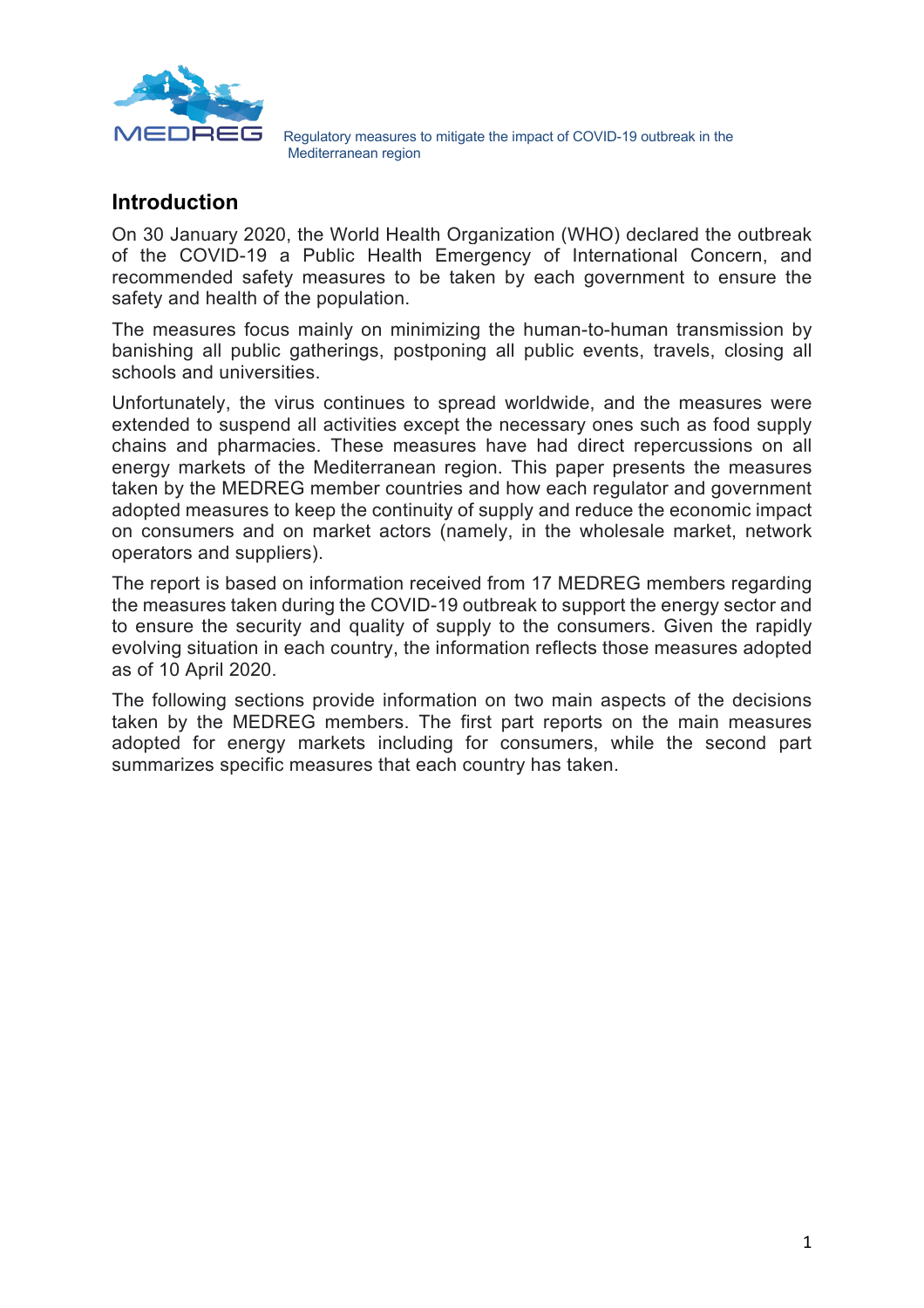

#### **1. Regulatory measures regarding the COVID-19 outbreak in the Mediterranean region**

#### **1.1.Support to the energy market**

The support to the energy market is oriented in terms of adjusting the imbalance in the wholesale market and the extension of deadlines related to the legal procedures and licenses.

Due to the difference in the tariff systems in the MEDREG countries, each member has a different measure to support energy actors (network operators, producers and distributors). In **Italy, Spain<sup>1</sup>** and **Morocco** the government created a fund to support energy market operators (if they comply with the requirements). In the case of **Slovenia**, the government decided to remove temporarily from electricity bills the contribution for the renewables (RES) and co-generation high efficiency.

As regards measures taken regarding staff working arrangements in the energy sector, teleworking is strongly recommended for both NRA and energy companies. In most MEDREG NRAs, the staff have the obligation/possibility to work from home, except for the presence of essential workers. In addition, some NRAs switched to online procedures instead of physical applications (see below the case of **Egypt**). On the other hand, network operators have had to adapt their ways of working. Many of their staff are teleworking (except for critical functions like dispatching or network repairs). All but essential repairs and connections are postponed, while meter readings for billing purposes must be done remotely, through consumer self-reading or not at all, which can lead to estimated consumption in consumer's bills.

For example, in **Slovenia** and **Portugal**, consumers are asked to report their meter reading by phone or online. In **Albania** and **Turkey**, average consumption will be used for the upcoming energy bills (relative to the same months of the previous 2 years), for the zones subject to administrative measures or the areas where meter reading would impair social distance.

In case of **Algeria**, the regulator authorized the electricity and gas distributor to estimate, during this period, consumption of end consumers due to the impossibility of physically recording consumptions.

As regards administrative procedures, in **Egypt** (for both electricity and gas), operators can send their application online regarding any issues such as licenses. Furthermore, nearly all the regulators will exceptionally tolerate the failure to comply with the quality of supply requirements and objectives. In **Italy** and **Portugal**, in order to ensure maximum safety for all parties called to participate in the recognition of data. In Italy **(ARERA)** has approved the postponement for regulated companies to communicate service quality data beyond the established deadlines.

Nearly all DSOs in MEDREG member countries are not allowed to disconnect any consumers due to non-payment of the last month utility bills, therefore, in several European countries (**France**, **Spain** and **Italy**) suppliers are allowed to request to defer the transmission bills and network access tariff until the payment of the utility

 $1$  In case of Spain : economic measures to workers and SMEs affected by the pandemic in different sectors (not specifically in the energy sector).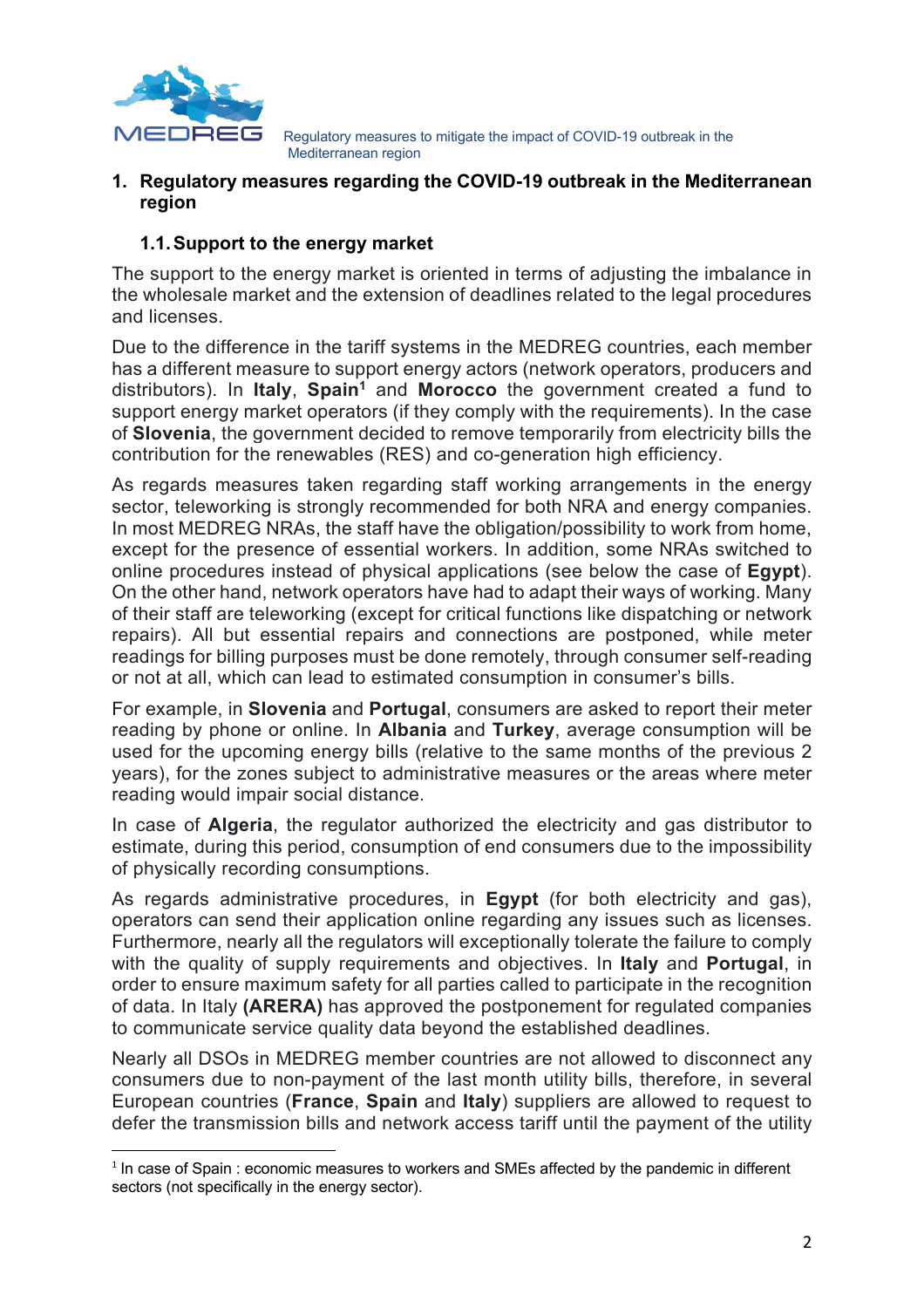

bills by the consumers. In **Portugal**, both consumers and energy suppliers are able to set up a payment plan to pay their outstanding bills over a period of maximum 12 and 9 months, respectively. In addition, small suppliers (with less than 5% market share) that experience a fall in invoices equal to or above 40% can request a moratorium on their network access charges.

In case of **Morocco**, the government set an economic watch committee to follow the development of the current situation and adopt the adequate measure to ensure the continuity of energy supply and support the operators in the economic aspects.

In **Egypt**, the government allocated a budget to support the industrial sector by reducing the price of natural gas and lowering electricity prices by ten piasters for heavy and average use industries.

#### **1.1.Support to the end-consumers**

In all countries, the government and in particular the regulators, have adopted several measures to ensure the continuity of energy supply to all consumers as well as to protect the vulnerable consumers.

Energy suppliers are not allowed to interrupt the supply of energy to consumers due to non-payment of the utility bills during this period. Consumers also have the right to postpone or stagger the payment of their bills, as noted above.

In **France**, the regulator decided to postpone the end of the winter truce (the period during which tenants cannot be evicted from their homes). The winter truce has been extended by 2 months by ordinance, from 31 March to 31 May).

In **Italy**, the regulator suspended any restrictions to services applied to domestic customers in case of default payments (electricity low voltage and gas up to 200.000 cubic meter/year), as well as re-activation of all the suspended services (electricity, gas and water services) for the entire period of effectiveness of the containment measures. Furthermore, payment of invoices for the supply of electricity, gas, and water to domestic customers is suspended and it will be recovered by installment payments;

In **Spain**, the social electricity tariff is extended to professionals and small business that have had their incomes affected by 75%. Additionally, small business and professionals can cease their energy supply contract temporarily at no cost.

In some **Balkan countries and Cyprus**, final electricity prices were reduced between 10% to 15% for vulnerable consumers, while vulnerable consumers will pay only the fixed part of the electricity bill for the months of April, May and June. In parallel, the Energy Power Holding Company of Montenegro (EPCG) will double the sum of the electricity bill subsidy for socially jeopardized households.

In **Palestine**, the regulator issued a bulletin that describes the current situation and comforting the public that the current situation will not affect energy supply. Moreover, the bulletin instructs consumers how to charge their prepaid meters and discusses different related issues.

In **Egypt**, consumers can send their complaints by email to EgyptEra to reduce physical contact and rely more on electronic interaction.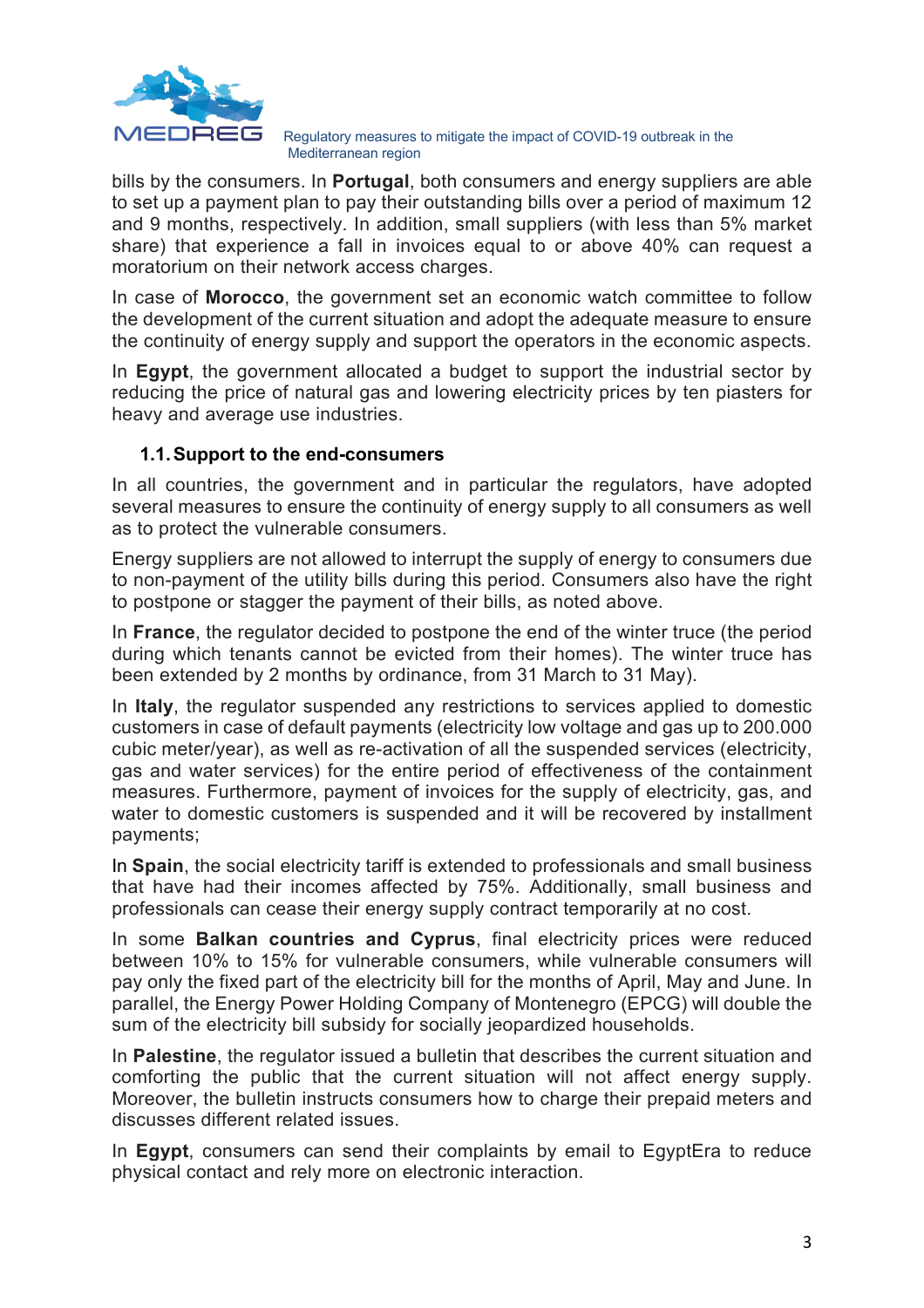

#### **2. Measures and decisions taken by countries**

This section summarizes the most relevant measures taken by the regulators/governments in the Mediterranean region to support the energy market and to protect end-consumers during the COVID-19 outbreak.

#### • **Albania – ERE**

|                                                                                                                             |                                                                                                                                                                                                                                                                             | Albania - ERE-                                                                                                                                                                                                                                  |                                                                                                                                                                                                                                                                           |
|-----------------------------------------------------------------------------------------------------------------------------|-----------------------------------------------------------------------------------------------------------------------------------------------------------------------------------------------------------------------------------------------------------------------------|-------------------------------------------------------------------------------------------------------------------------------------------------------------------------------------------------------------------------------------------------|---------------------------------------------------------------------------------------------------------------------------------------------------------------------------------------------------------------------------------------------------------------------------|
| - For the next energy<br>bills, the average<br>consumption will be<br>used (of the same<br>months of the previous<br>year). | deadlines<br>Legal<br>extended/suspended<br>such as licences.<br>ERE has addressed<br>the main operators in<br>the power sector to<br>take necessary<br>measures and action<br>plans in order to<br>of<br>guarantee supply<br>electricity as well as<br>quality of service. | - All consumers<br>claims should be<br>resolved in a short<br>period with<br>verifications on site.<br>- ERE suspended the<br>procedure for the<br>adaptation of the new<br>tariffs for the DSO and<br>the Universal Supplier<br>for year 2020. | - For the business that<br>result closed by Govt.<br>Decision by mid of<br>March, the reference<br>price of the relevant<br>March 2019 month will<br>be made only for a<br>period of 15 days and<br>no charge will be<br>made for the time the<br>business result closed. |

#### • **Bosnia and Herzegovina – SERC**

## Bosnia and Herzegovina - SERC-

- Home based work as much as possible for SERC staff with minimum presence at SERC official premises. All business trips are postponed except the trips directly related to the implementation of measures under the extraordinary circumstances.

-The exchange of information has been intensified among all competent entities in the energy sector to monitor the stability of the energy system

- Disconnections of households due to unpaid bills are suspended while default interest for delayed payments is not charged.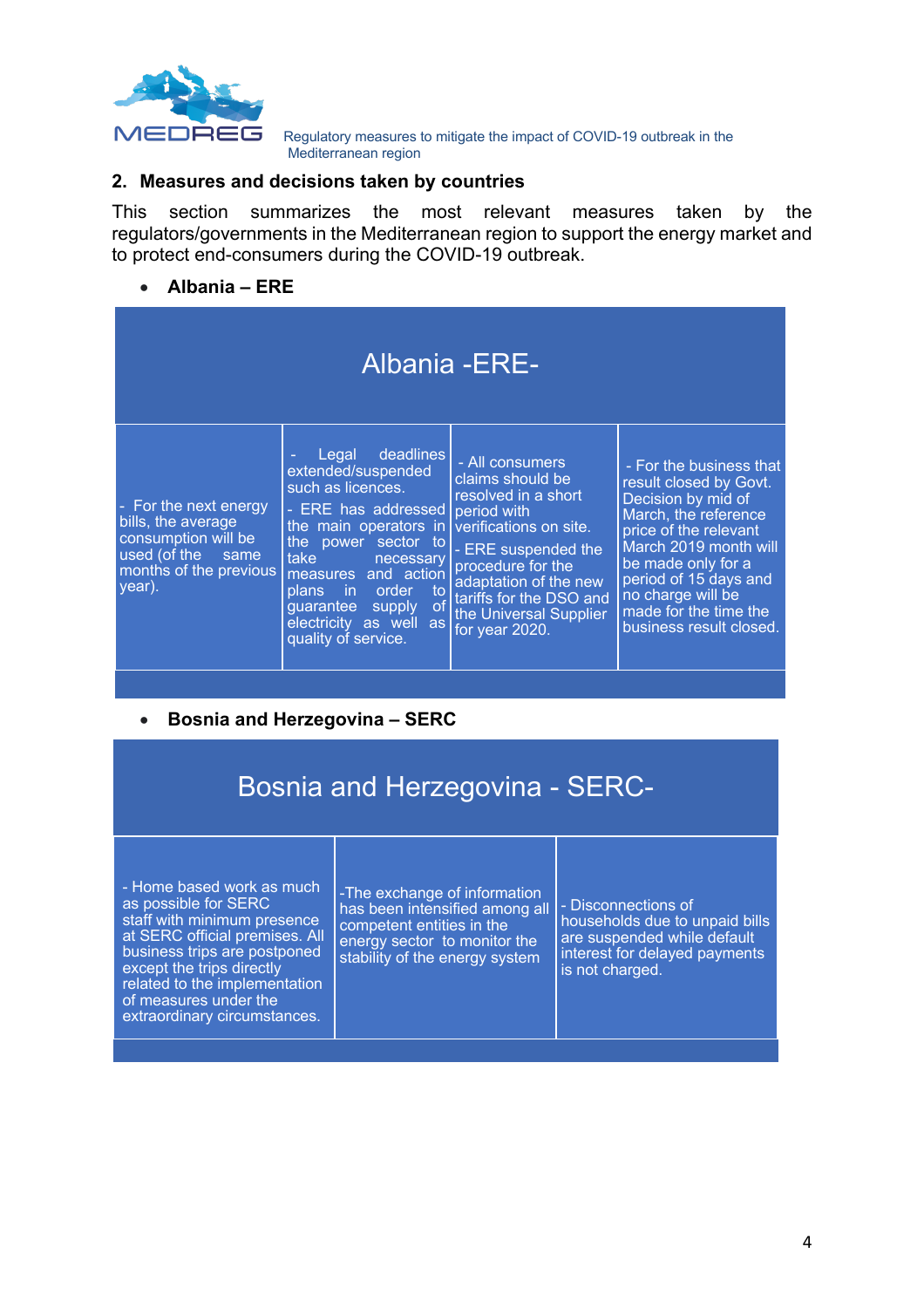

• **Cyprus – CERA**

| Cyprus - CERA- |
|----------------|
|                |

- Suspension and postpone of all the business trips and meeting for CERA staff.

-Applications for licenses and exemptions from a licence,as well as any request concerning any type of licence should be made electronically or by mail.

- Electricity price reduced by excluding the VAT and RES fee contribution.

- The Electricity Authority of Cyprus will not disconnect the electricity supply for non-payment.

#### • **Egypt – GASREG and EgyptEra**

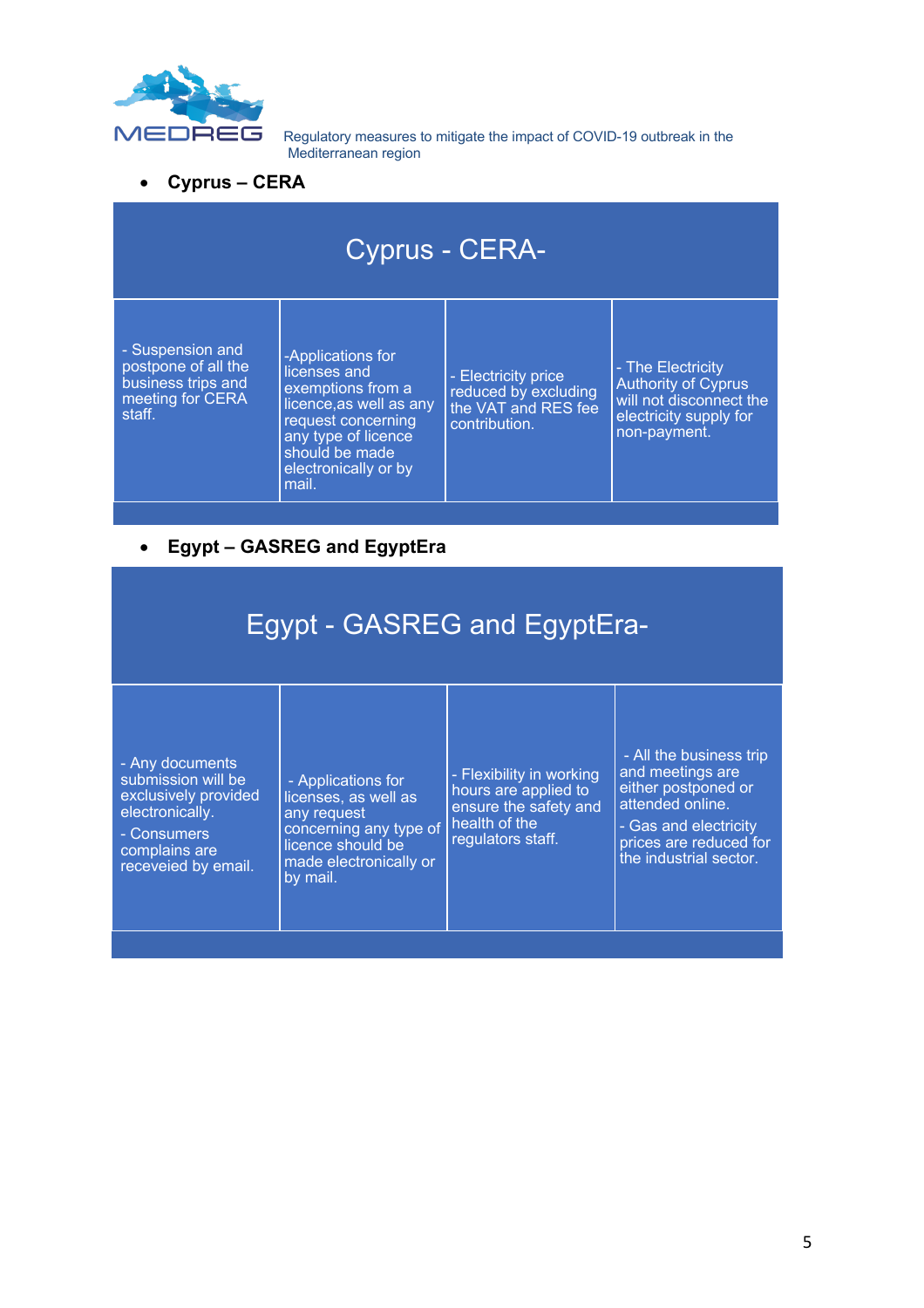

• **France – CRE**

| France - CRE -                                                                                                                                                                                       |                                                                                                                                                                               |                                                                                                                                                                                                                              |                                                                                                                                                                                                                                    |  |
|------------------------------------------------------------------------------------------------------------------------------------------------------------------------------------------------------|-------------------------------------------------------------------------------------------------------------------------------------------------------------------------------|------------------------------------------------------------------------------------------------------------------------------------------------------------------------------------------------------------------------------|------------------------------------------------------------------------------------------------------------------------------------------------------------------------------------------------------------------------------------|--|
| - Creation of a fund to<br>support the energy<br>market.<br>- Possibility to differ<br>transmission access<br>bills for energy<br>suppliers.<br>- Deadline to adopt<br>legal procedures<br>extended. | - Postpone payment<br>of rent and utility<br>bills for consumers.<br>- Postpone the end<br>of the winter truce.<br>- Vulnerable<br>consumers benifit<br>from solidarity fund. | - Suspension of<br>smart meter<br>deployement and<br>minimizing the<br>mobility of the staff.<br>- Priorities<br>consumers<br>connections and<br>commissionning.<br>- Adoption of<br><b>Business continuity</b><br>planning. | $-CRE$<br>recommended to<br>EDF, to suspend the<br>flagship variable<br>electricity tariff.<br>- CRE may consider<br>to review the<br>operation cost and<br>quality of service<br>incentive for the<br>enregy market<br>operators. |  |

#### • **Greece – RAE**

| Greece - RAE -                                                                                                                          |                                                           |                                                                                                                                  |                                                                                                                                             |  |  |
|-----------------------------------------------------------------------------------------------------------------------------------------|-----------------------------------------------------------|----------------------------------------------------------------------------------------------------------------------------------|---------------------------------------------------------------------------------------------------------------------------------------------|--|--|
| - Postponement of<br>several deadlines<br>concerning RES and<br>the obligation<br>imposed on suppliers<br>to offer everything<br>online | - TSOs/DSOs:<br>business continuity<br>plans are in place | - General<br>teleworking, except<br>for critical staff and<br>where physical<br>presence is<br>absolutely needed<br>(shiftwork). | - Suppliers: some of<br>them have announced<br>special discounts for<br>vulnerable and big<br>customers, telephone<br>line for support etc. |  |  |
|                                                                                                                                         |                                                           |                                                                                                                                  |                                                                                                                                             |  |  |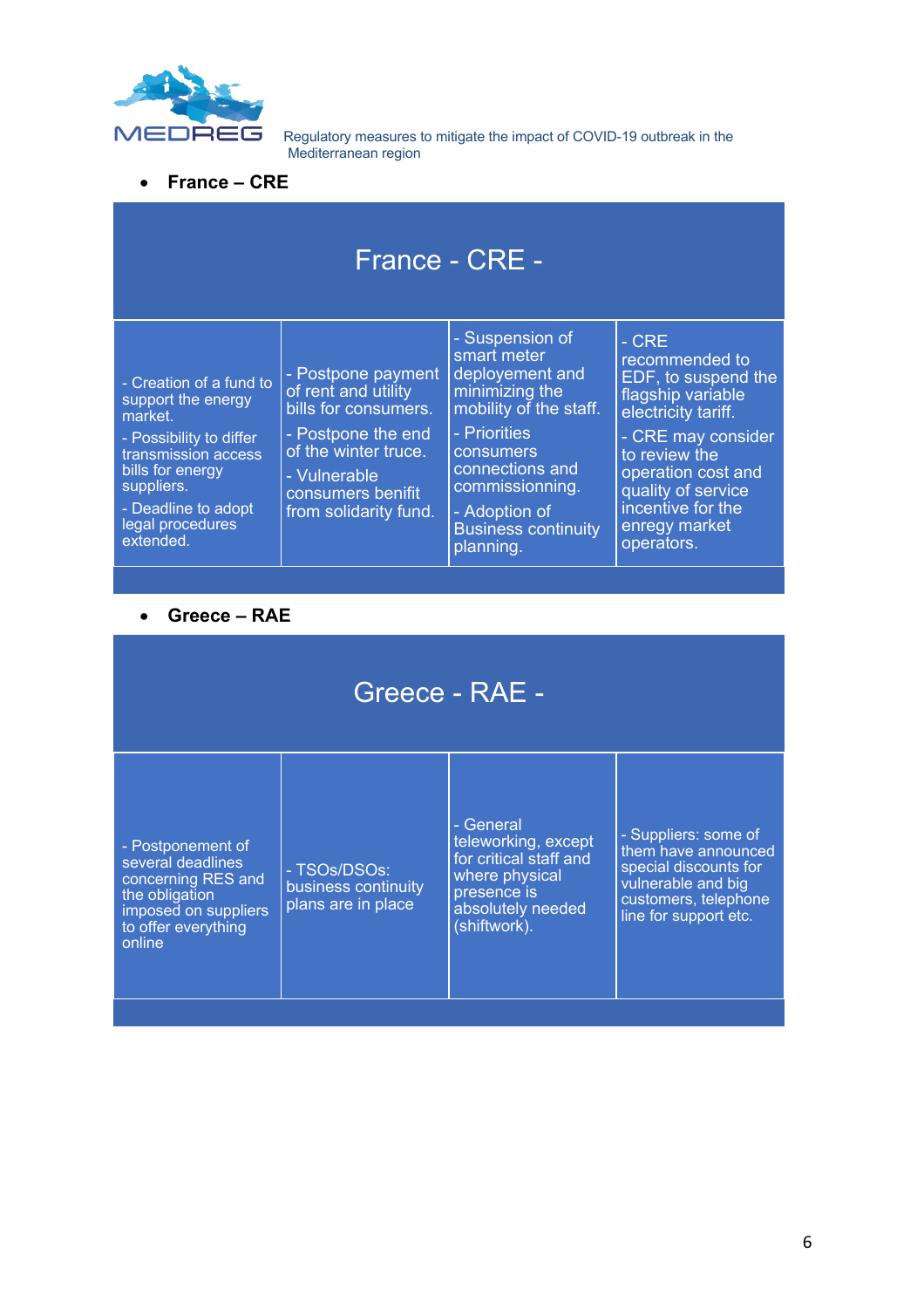

• **Italy – ARERA**

| Italy - ARERA -                                                                                                                                                                                                    |                                                                                                                                                  |                                                                                                                                                                                                                                                                                                                                                                    |                                                                                                                                                                                                                                                                                       |  |  |
|--------------------------------------------------------------------------------------------------------------------------------------------------------------------------------------------------------------------|--------------------------------------------------------------------------------------------------------------------------------------------------|--------------------------------------------------------------------------------------------------------------------------------------------------------------------------------------------------------------------------------------------------------------------------------------------------------------------------------------------------------------------|---------------------------------------------------------------------------------------------------------------------------------------------------------------------------------------------------------------------------------------------------------------------------------------|--|--|
| - Creation of an<br>emergency fund to<br>ensure the financing<br>(up to $\in$ 1 billion) of<br>initiatives to support<br>end customers in the<br>electricity, gas and<br>end-users sectors of<br>the water sector. | -ARERA has approved<br>the postponement for<br>regulated companies<br>to communicate<br>service quality data<br>beyond the settled<br>deadlines. | -Suspension of any<br>restrictions to services<br>applied to domestic<br>customers in case of<br>default payments<br>- End customers<br>whose "bonus"<br>special discount on<br>bills for families in<br>economic hardship) for<br>electricity, gas and<br>water services is<br>expired during<br>containment period will<br>be able to renew their<br>application | - Failure to comply<br>with service quality<br>performance targets is<br>exceptionally<br>tolerated;<br>- Payment of invoices<br>for the supply of<br>electricity, gas, and<br>water to domestic<br>customers is<br>suspended and it will<br>be recovered by<br>installment payments. |  |  |
|                                                                                                                                                                                                                    |                                                                                                                                                  |                                                                                                                                                                                                                                                                                                                                                                    |                                                                                                                                                                                                                                                                                       |  |  |
| Jordan - EMRC                                                                                                                                                                                                      |                                                                                                                                                  |                                                                                                                                                                                                                                                                                                                                                                    |                                                                                                                                                                                                                                                                                       |  |  |
|                                                                                                                                                                                                                    |                                                                                                                                                  |                                                                                                                                                                                                                                                                                                                                                                    |                                                                                                                                                                                                                                                                                       |  |  |

# Jordan - EMRC

- EMRC decreased fuel clause tariff from 10 fils/kwh to 0 fils/kwh.

- Government decrease oil derivatives all kinds ( gasoline, diesel kerosene....etc)

- EMRC issued decisions to DISCOs to postpone monthly meter reading and postpone disconnection due to non payment.

- EMRC monitor continuity of electricity and household supply on 24 hours basis through monitoring and emergency center in EMRC headquarters.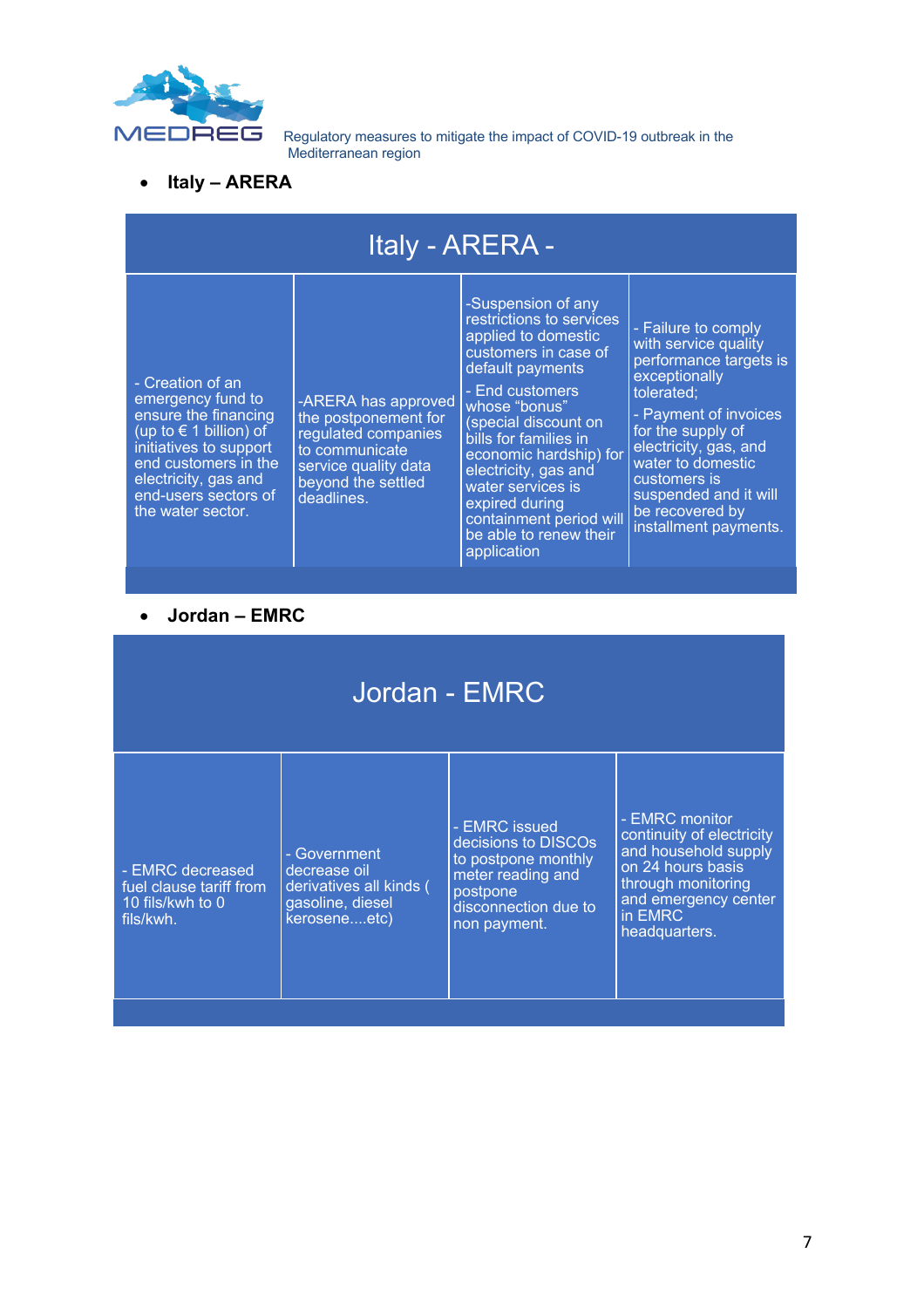

#### • **Montenegro – REGAGEN**

| Montenegro - REGAGEN -                                                                                 |                                                                                                                                                                                                |                                                                                                                                                                                                                            |  |  |
|--------------------------------------------------------------------------------------------------------|------------------------------------------------------------------------------------------------------------------------------------------------------------------------------------------------|----------------------------------------------------------------------------------------------------------------------------------------------------------------------------------------------------------------------------|--|--|
| - Home based work as much<br>as possible, ensuring the best<br>quality of service at the same<br>time. | - The Energy Power Holding<br>Company of Montenegro<br>(EPCG) will double the sum of<br>the electric bill subsidy to<br>socially jeopardized<br>households in the duration of<br>the measures. | - All energy companies will<br>free companies whose work is<br>prohibited by the order of the<br>Ministry of health from paying<br>the fixed part of the electric<br>energy bill for the months of<br>April, May and June. |  |  |

#### • **Morocco – ANRE**

|                                                                                                                                                                                                                                                       | Morocco - ANRE -                                                                              |                                                                                                                                 |  |
|-------------------------------------------------------------------------------------------------------------------------------------------------------------------------------------------------------------------------------------------------------|-----------------------------------------------------------------------------------------------|---------------------------------------------------------------------------------------------------------------------------------|--|
| - Creation of an economic<br>watch comittee, to follow the<br>developpement of the current<br>situation and take the<br>necessary actions and<br>measures to ensure the best<br>quality of service and the<br>economic viability of the<br>operators. | - Creation of a fund to support<br>the population and small<br>business during this outbreak. | - Several measures in the<br>bank sector to ensure the<br>continuity of service and<br>avoiding the bankruptcy of<br>companies. |  |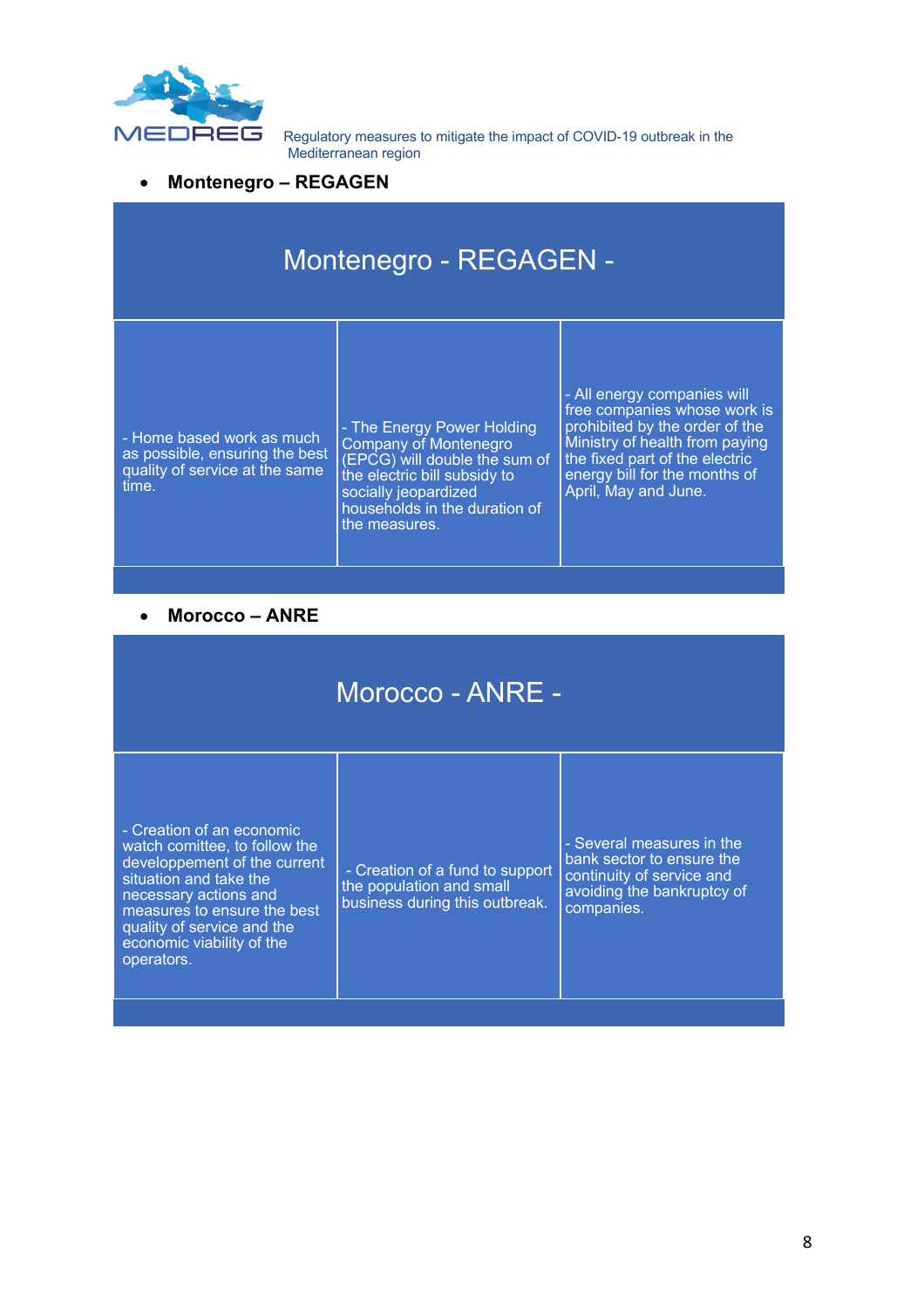

• **Palestine – PERC**

| <b>Palestine</b>                                                                                                                                                             |                                                                                                                                                                                                                                                                                |                                                                                                                                                                                                              |                                                                                                                                                                                                                                                                                                                  |  |  |
|------------------------------------------------------------------------------------------------------------------------------------------------------------------------------|--------------------------------------------------------------------------------------------------------------------------------------------------------------------------------------------------------------------------------------------------------------------------------|--------------------------------------------------------------------------------------------------------------------------------------------------------------------------------------------------------------|------------------------------------------------------------------------------------------------------------------------------------------------------------------------------------------------------------------------------------------------------------------------------------------------------------------|--|--|
| - PERC developed an<br>emergency plan,<br>Identifying the<br>important risks and<br>prepare a risk<br>mitigation to keep<br>service running and<br>protect the<br>employees. | - DSO are not allowed<br>to suspend the energy<br>of supply due to non<br>payment.<br>- Giving power to<br>consumers based on<br>credit bases,<br>especially for<br>consumers with<br>prepaid meters.<br>Vulnerable and no<br>vulnerable consumers<br>can get benefit of that. | - Based on the easing<br>of measures as<br>announced by the<br>government, the<br>distribution companies<br>in coordination with<br>the regulator will<br>resume connection<br>new consumers to the<br>grid. | - PERC issued a<br>bulletin that describes<br>the current situation<br>and comforting the<br>public that the current<br>situation will not affect<br>energy supply.<br>Moreover, the bulletin<br>instructs the<br>consumers how to<br>charge their prepaid<br>meters and discuss<br>different related<br>issues. |  |  |

## • **Portugal – ERSE**

| Portugal                                                                                                                                                                                                                                                                                  |                                                                                                                                                                                                       |                                                                                                                                                                                                                                                                                         |                                                                                                                                                                                                                                                                                                                   |  |  |
|-------------------------------------------------------------------------------------------------------------------------------------------------------------------------------------------------------------------------------------------------------------------------------------------|-------------------------------------------------------------------------------------------------------------------------------------------------------------------------------------------------------|-----------------------------------------------------------------------------------------------------------------------------------------------------------------------------------------------------------------------------------------------------------------------------------------|-------------------------------------------------------------------------------------------------------------------------------------------------------------------------------------------------------------------------------------------------------------------------------------------------------------------|--|--|
| - Procedural<br>deadlines for<br>electricity sector<br>suspended until end<br>of crisis situation.<br>- Consumers are<br>encouraged to send in<br>their own meter<br>readings, to avoid<br>consumption<br>estimates<br>- Temporary fixing of<br>a maximum price for<br><b>LPG</b> bottles | - New licencing<br>requests suspended,<br>e.g. registration of<br>small production or<br>self-consumption<br>production units, new<br>lines, etc<br>- DSOs have to<br>guarantee essential<br>services | - Payment plans for<br>consumers (max. 12<br>monthly instalments,<br>no interest) for debt<br>accumulated during<br>exceptional period.<br>- Consumers cannot<br>be disconnected<br>during the state of<br>emergency (deadline<br>for prior notice of<br>disconnections is<br>extended) | - Regulatory deadlines<br>for network operators,<br>suppliers of last resort<br>& suppliers extended.<br>- Payment plans for<br>suppliers for network<br>charges (9 monthly<br>instalments, no<br>interest).<br>- Moratorium on<br>network access<br>payments by suppliers<br>with fall in invoices $\geq$<br>40% |  |  |
|                                                                                                                                                                                                                                                                                           |                                                                                                                                                                                                       |                                                                                                                                                                                                                                                                                         |                                                                                                                                                                                                                                                                                                                   |  |  |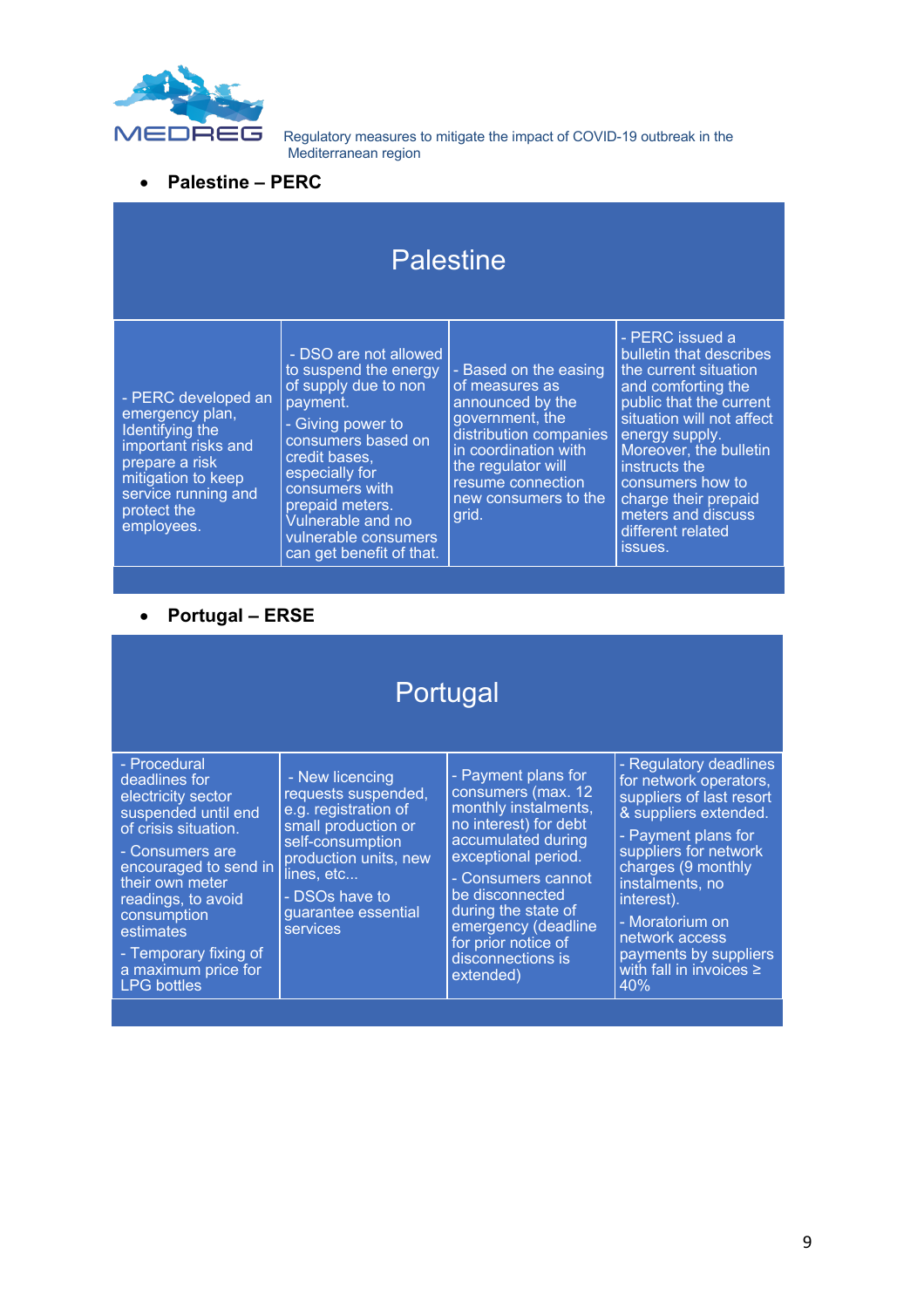

#### • **Slovenia – AGEN-RS**

| Slovenia - AGEN-RS -                                                                                                                                                                          |                                                                                                                        |                                                                                                                                              |  |  |
|-----------------------------------------------------------------------------------------------------------------------------------------------------------------------------------------------|------------------------------------------------------------------------------------------------------------------------|----------------------------------------------------------------------------------------------------------------------------------------------|--|--|
| - Suspension of contribution to<br>support higher efficiency<br>cogeneration and RES (<br>reducing the cost of electricity<br>by $27\%$ .<br>- High degree of self-isolation<br>of employees. | -Legal deadlines extended.<br>- No disconnection of<br>consumers due to non-<br>payement of the last utility<br>bills. | - Consumers report the meter<br>status during the outbreak.<br>- For vulnerable consumers,<br>the tariff for the capacity is not<br>charged. |  |  |

## • **Spain – CNMC**

| - The cutting off the<br>- Supplies and DSO<br>basics services is<br>can access to financial<br>- The gas tarrif will be<br>prohibted due to non-<br>frozen for the next 6<br>credits under some<br>payement.<br>- Social eletricity tarriff<br>months.<br>requierements.<br>is extended to<br>- Professional and<br>- DSO adopted<br>- Legal deadlines<br>professional that have<br>small business can<br>contigency plans and<br>extended/suspended.<br>their incomes reduced<br>temporary cease their<br>minimize outside<br>- General teleworking,<br>by 75% due to the<br>supply contract at no<br>visits to households.<br>except for critical staff<br>outbreak.<br>cost. | Spain - CNMC - |  |  |  |  |  |
|----------------------------------------------------------------------------------------------------------------------------------------------------------------------------------------------------------------------------------------------------------------------------------------------------------------------------------------------------------------------------------------------------------------------------------------------------------------------------------------------------------------------------------------------------------------------------------------------------------------------------------------------------------------------------------|----------------|--|--|--|--|--|
| and where physical<br>- Suppliers can defer<br>- Postpone the<br>the payment of the<br>presence is absolutely<br>payment of energy<br>access to network<br>needed (shiftwork).<br>bills.<br>tariff.                                                                                                                                                                                                                                                                                                                                                                                                                                                                              |                |  |  |  |  |  |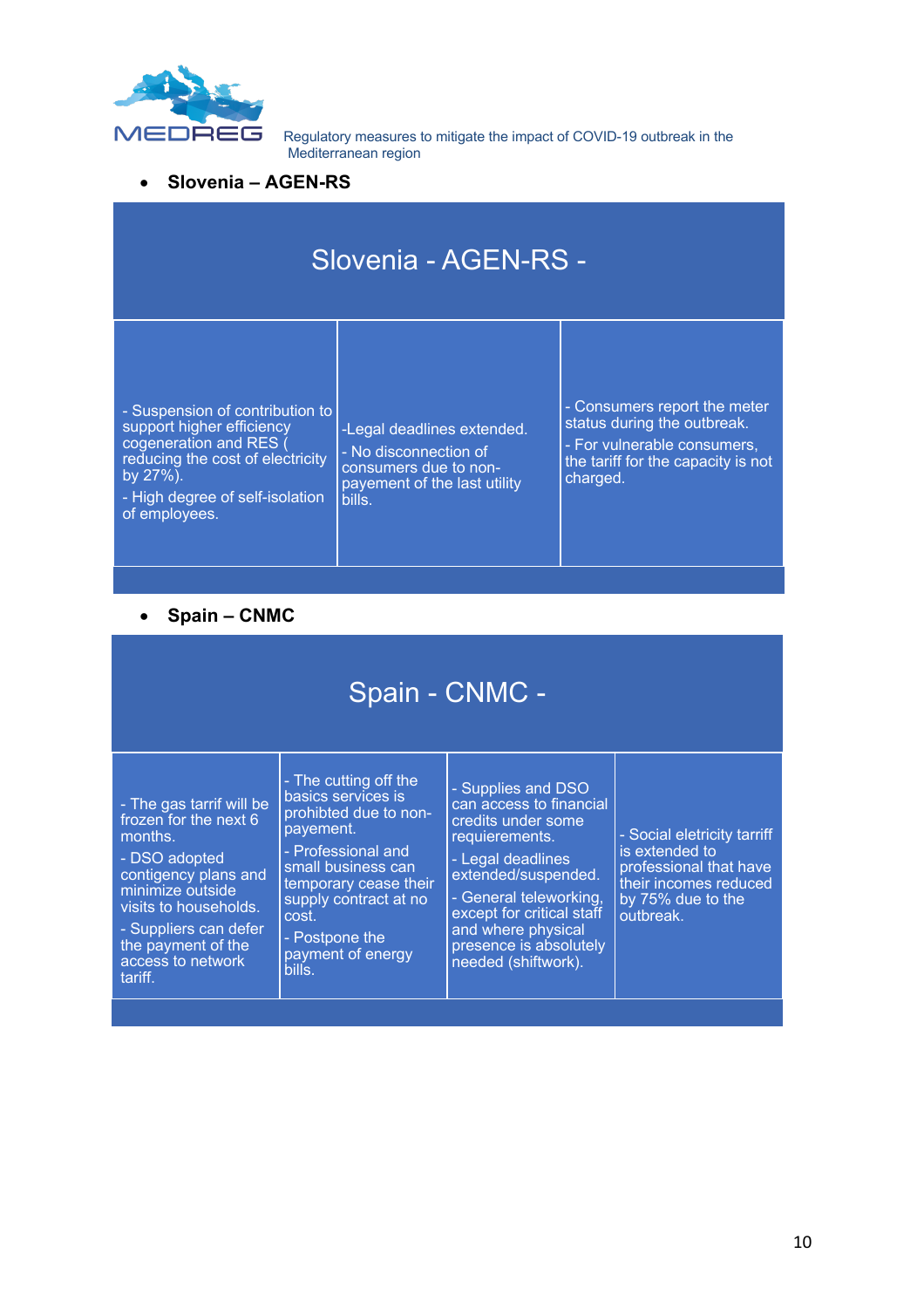

• **Turkey – EMRA**

| Turkey                                                                                                                                                                                                                                                           |                                                                                                                                                                                                                           |                                                                                                                                     |                                                                                                                                                 |  |
|------------------------------------------------------------------------------------------------------------------------------------------------------------------------------------------------------------------------------------------------------------------|---------------------------------------------------------------------------------------------------------------------------------------------------------------------------------------------------------------------------|-------------------------------------------------------------------------------------------------------------------------------------|-------------------------------------------------------------------------------------------------------------------------------------------------|--|
| - For the next energy<br>bills, the average<br>consumption will be<br>used (of the same<br>months of the<br>previous 2 years), for<br>the zones subject to<br>administrative<br>measures or the<br>areas where meter<br>reading would impair<br>social distance. | - The expiring licences<br>are extended until the<br>end of the outbreak.<br>- EMRA provided<br>some exemptions<br>regarding certification<br>requirements of<br>consumers who are<br>included in the<br>industry tariff. | - For the energy<br>sector, smart working<br>is used as much as<br>possible.<br>- Some legal deadlines<br>extended for 3<br>months. | - EMRA extended the<br>time for some<br>reporting obligations of<br>market players.<br>- The EMRA audit on<br>the investments are<br>suspended. |  |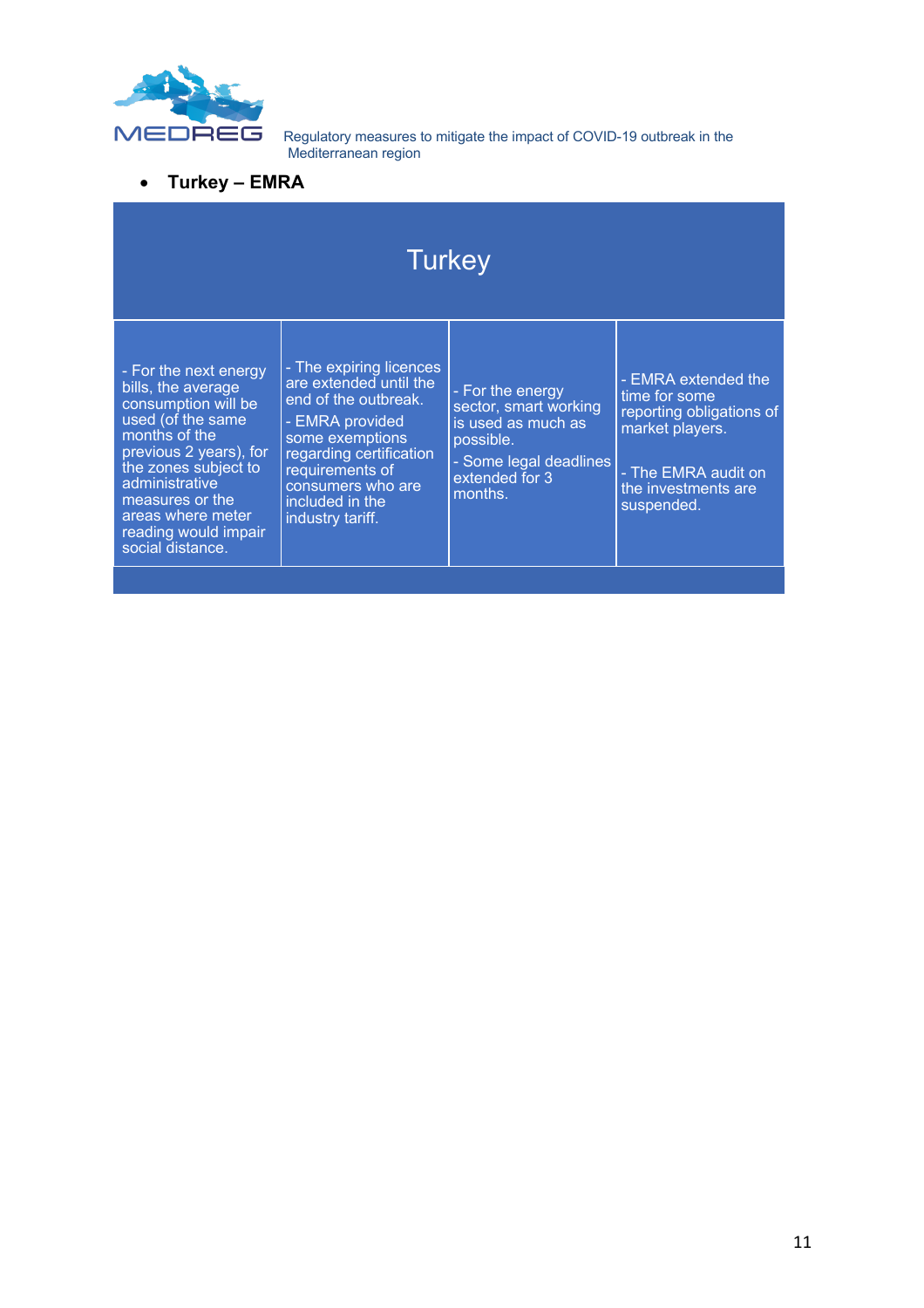

#### **3. Conclusion**

In this report, we outline the regulatory measures taken by the regulators and governments in the MEDREG region as of 10 April 2020. Their actions were designed to support the energy markets and protect the end-consumers at the same time. Given the rapidly evolving situation in each country, other measures may have been taken in the meantime and are not included in this report.

Despite the differences in the specific regulatory measures taken to support the energy sector during the COVID-19 outbreak in each country, the regulators and the governments in the Mediterranean region took action to support the energy actors and to protect the end-consumers.

This report also shows that the role of the regulator is crucial during emergency periods, in order to maintain the continuity of energy supply while preserving the rights of end-consumers. Therefore, it is important to always monitor the market operators and the energy markets to react quickly when needed.

As can be seen from the detailed tables of the actions taken by each regulator, providing an overview on the emergency measures in MEDREG member countries, both the regulators and governments adopted necessary measures to support the energy market and protect the consumers.

Further studies may be elaborated to assess the impact of the COVID-19 outbreak on the energy market once we emerge from the crisis, review the measures taken and develop a guideline to mitigate the impact of other emergency cases for the future.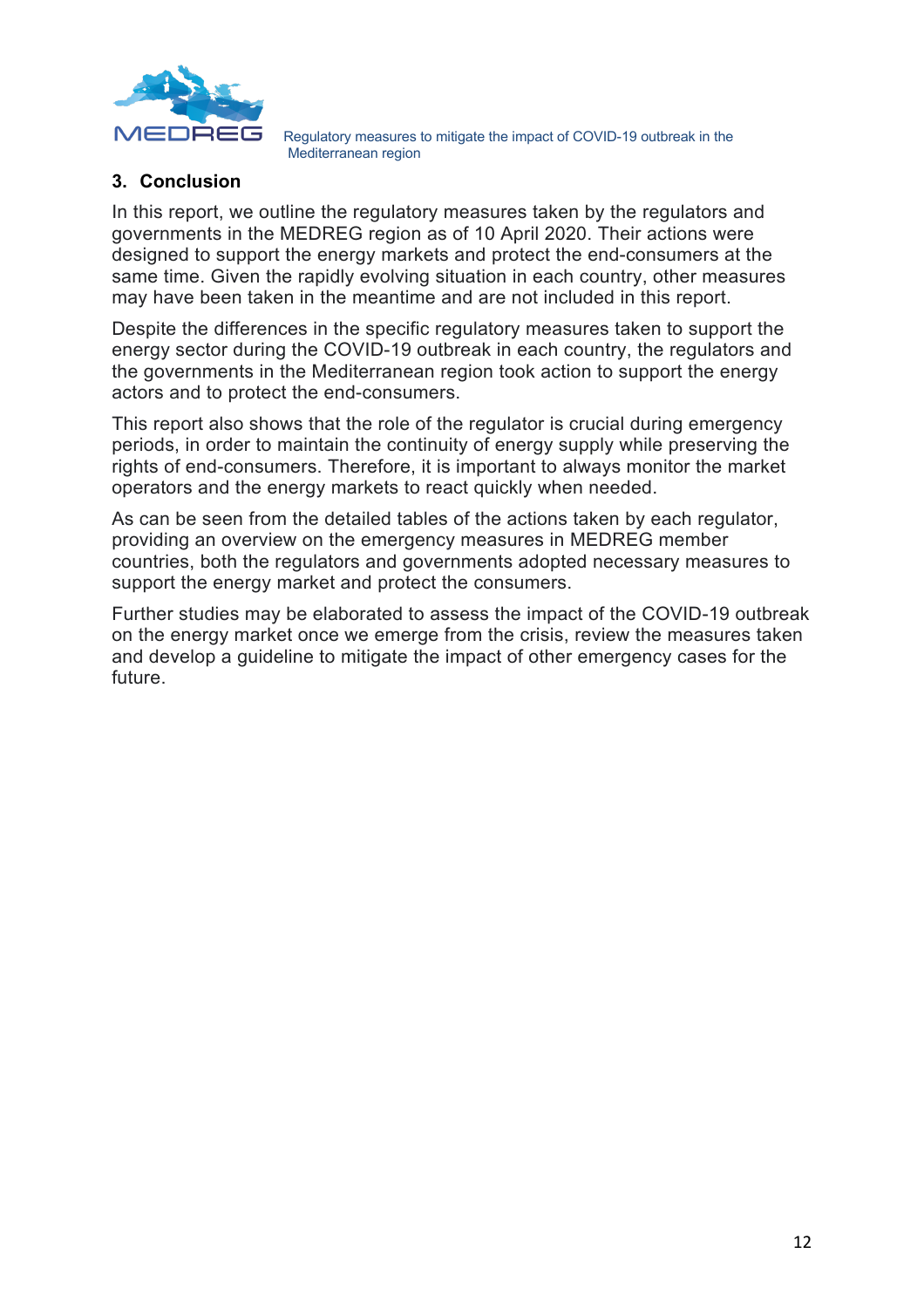

#### **Regulatory measures summary**

| <b>Country</b>                          | Availability of regulatory measures to the energy<br>market? $2$ | Availability of regulatory measures to<br>protect the consumers? |
|-----------------------------------------|------------------------------------------------------------------|------------------------------------------------------------------|
| <b>ALBANIA</b>                          | Yes, in both economic and administrative aspects                 | Yes                                                              |
| <b>ALGERIA (CREG)</b>                   |                                                                  |                                                                  |
| <b>BOSNIA AND</b><br><b>HERZEGOVINA</b> | Yes, in administrative aspects                                   | Yes                                                              |
| <b>CROATIA</b>                          |                                                                  |                                                                  |
| <b>CYPRUS</b>                           | Yes, in administrative aspects                                   | Yes                                                              |
| <b>EGYPT</b><br>(GASREG)                | Yes, in administrative aspects                                   | No                                                               |
| <b>FRANCE</b>                           | Yes, in both economic and administrative aspects                 | Yes                                                              |
| <b>GREECE</b>                           | Yes, in administrative aspects                                   | Yes                                                              |
| <b>ISRAEL</b>                           |                                                                  |                                                                  |
| <b>ITALY</b>                            | Yes, in both economic and administrative aspects                 | Yes                                                              |
| <b>JORDAN (EMRC)</b>                    | Yes, in administrative aspects                                   | Yes                                                              |
| <b>LEBANON</b>                          |                                                                  |                                                                  |
| <b>LIBYA</b>                            |                                                                  |                                                                  |
| <b>MALTA</b>                            |                                                                  |                                                                  |
| <b>MONTENEGRO</b>                       | Yes, in economic aspects                                         | Yes                                                              |
| <b>MOROCCO</b>                          | Yes, in economic aspects                                         | Yes                                                              |
| <b>PALESTINE</b>                        |                                                                  |                                                                  |
| <b>PORTUGAL</b>                         | Yes, in administrative aspects                                   | Yes                                                              |
| <b>SLOVENIA</b>                         | Yes, in administrative aspects                                   | Yes                                                              |
| <b>SPAIN</b>                            | Yes, in both economic and administrative aspects                 | Yes                                                              |
| <b>TUNISIA</b>                          |                                                                  |                                                                  |
| <b>TURKEY</b>                           | Yes, in administrative aspects                                   | Yes                                                              |

 $2$  Economic aspect: any measures related to the support the energy actors by funds and subsidies.

Administrative aspect: are related to all the administrative obligations of the operators such as licenses, comply with the quality of service objectives etc…